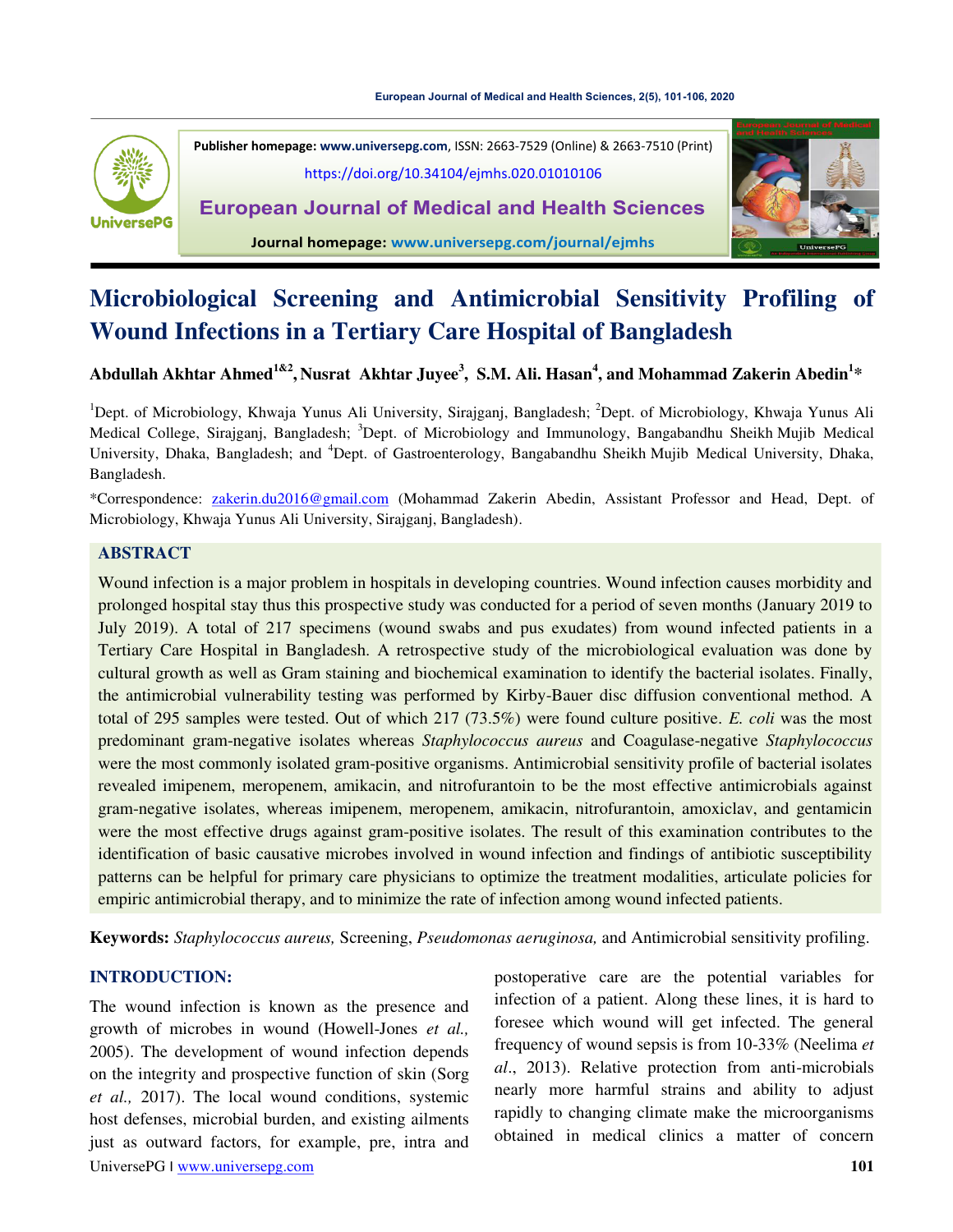(Plummer *et al*., 2004). Notwithstanding current careful methods and the utilization of anti-infection prophylaxis, Surgical Site Infection (SSI) is one of the most widely recognized intricacies experienced in medical procedure. SSI places a critical significant on both the patient and wellbeing framework. SSI is thus a major cause of morbidity, prolonged hospital stay and increased health costs (Mezemir *et al.,* 2020)

Wound infection therapy with antibiotics and ideal treatment regimens remains under documented. There are many published guidelines are for the most part dependent on expert conclusion instead of proof based information. The choice of appropriate antimicrobial drugs has been uncertain. Despite the fact that prophylactic utilization of antimicrobials can help decrease the danger of disease and advances wound mending, it's anything but an immediate substitute for good nearby twisted consideration, for example, water system and careful debridement. In addition, supported utilization of antimicrobials decreases the improvement of antimicrobial obstruction (AMR) (Elbur *et al*., 2013; Rijal *et al*., 2017).

It has been revealed by reviewing of recent practices that potentially inappropriate and inconsistent use of antimicrobials following surgical procedures contributes to development of AMR. Likewise, fittingness of the circumstance, the span, course, and determination of these agents stays elusive (Tweed *et al*., 2005 and Landis *et al.*, 2008). In Bangladesh, the efficient review and Meta analysis is planned to give cross country pooled estimates of microbial profiles, wound culture positivity, and AMR patterns of wound disease. This will manage as a benchmark for creating antimicrobial reconnaissance programs and producing proof based determination of antimicrobials to protect the accessible antimicrobials and contain AMR.

#### **METERIALS AND METHODS:**

**Study Place -** This study was conducted in Microbiology section of the Department of Laboratory Services, Khwaja Yunus Ali Medical College Hospital of remote region Enayetpur of Bangladesh from January 2019 to July 2019.

**Sample Collection and Processing -** All the wounds were judged as infected by the presence of purulent material. Before wound cleansing and dressing conducted pus discharge from 92 and wound swab from 203 patients were collected. Two wound swabs were collected from the wound and from a drop of aspirate using sterile cotton tipped applicators. First swab used to make smear on a clean glass slides and Gram staining was done for direct microscopic examination at 100X objective to know details bacteria-l morphology and leucocytes cells.

**Isolation and Identification -** The second swab or drop of aspirate pus was utilized for culture by sterile inoculating loop on routine laboratory culture media like Nutrient Agar, Blood Agar, and MacConkey's agar, and then incubated at 37° C for 24 hrs to 48 hours aerobically.

Isolates were confirmed on standard microbiological methods. They included morphological and cultural characteristics, Gram staining, motility, hydrogen sulphide production, indole production, carbohydrate fermentation test, and Simon citrate utilization test. Other tests include catalase test, oxidase test, coagulase, haemolysis on blood agar, morphological and cultural characteristics on eosin-methylene blue agar, and mannitol salt agar.

**Antibiotic Sensitivity -** The antibiotic sensitivity pattern was done by Potentiated Disc Diffusion Test (PDT) using Muller Hinton agar through following Kirby Bauer's method as per standard CLSI guidelines (CLSI 2017). Commonly used antibiotics (Oxoid antibiotic disc, UK) were tested against both of both Gram positive and Gram negative bacterial isolates.

**Exclusion Criteria -** Patients already on antibiotics were excluded from the study

**Data Analysis -** The SPSS version 16.0 was used for analysis of data. The percentage of frequencies were generated for different categorical variables such as rate of isolation, type of bacteria, rate of antibiotic sensitivity, resistance, intermediate of the organisms.

### **RESULTS:**

A total of 295 samples received in the laboratory were randomly selected for this study. Out of which 217 samples showed aerobic growth, and 78 remained sterile even after 48 hours incubation at  $37^{\circ}$ C. Among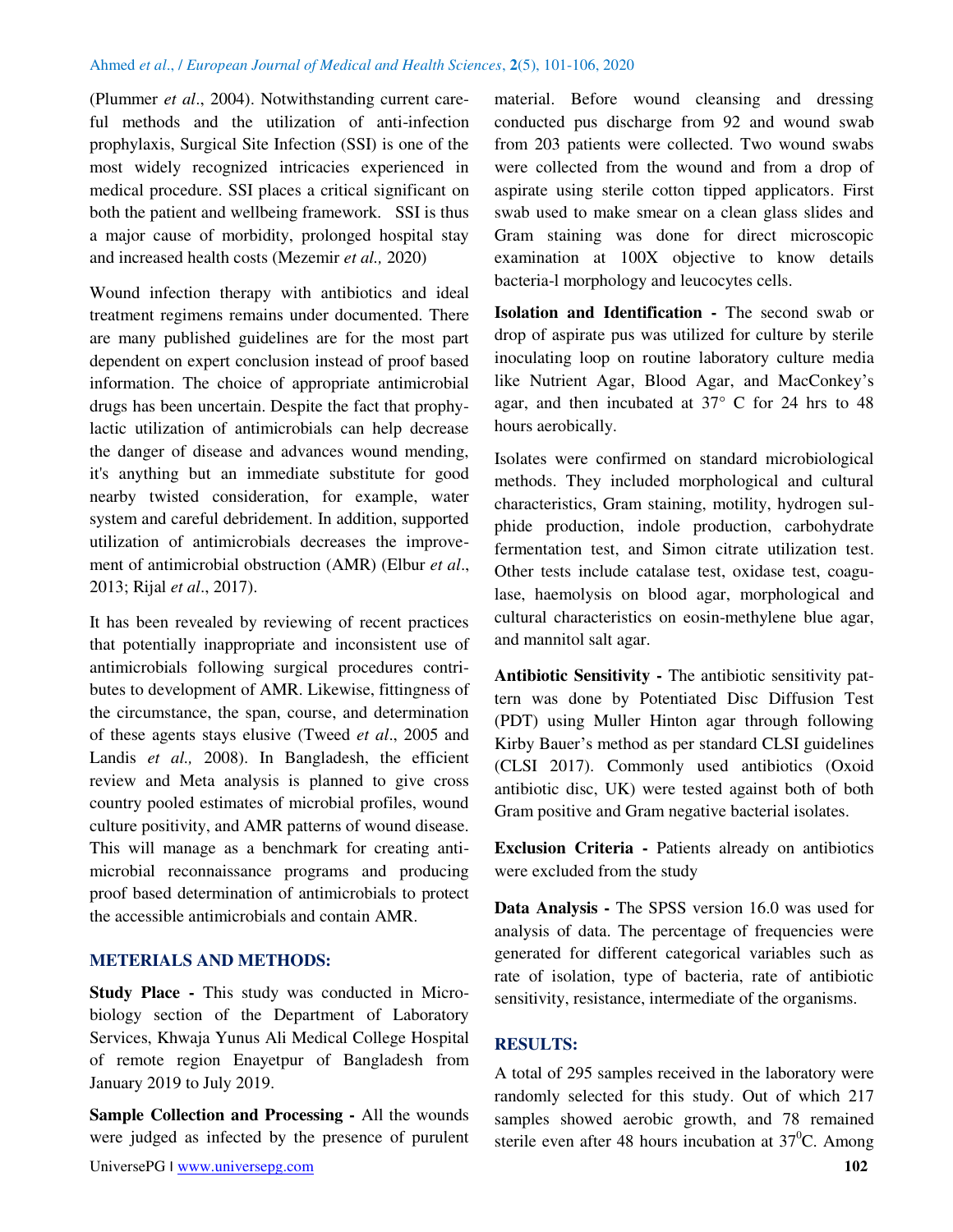#### Ahmed *et al*., / *European Journal of Medical and Health Sciences*, **2**(5), 101-106, 2020

217 growth positive cases, 203 (68.8%) samples were from pus swab and 92 (31.2%) were from aspirate. Among 78 negative cases, 49 (62.8%) samples were from swab and 29 (37.2%) were from aspirate (**Table 1** and **Fig 1**).

| Growth       |                      | No Growth    |          | Total number $(\% )$ |  |
|--------------|----------------------|--------------|----------|----------------------|--|
| Number $(N)$ | <b>Percent</b>       | Number $(N)$ | Percent  |                      |  |
| 154          | $75.9\%$             | 49           | $24.1\%$ | 203 (68.8%)          |  |
| 63           | 68.5 $%$             | 29           | 31.5%    | 92(31.2%)            |  |
| 217          | Total negative cases | 78           |          | 295 (100%)           |  |
|              |                      |              |          |                      |  |

**Table 1:** Frequency of growth and no growth patterns in total wound samples.



**Fig 1:** Total number of frequency of wound infection of the suspected patients.

**Table 2:** Distribution Pattern of Bacterial Isolates of wound infection (n= 217).

| <b>Bacterial isolates</b>                                  |                                   | <b>Total No.</b> | Percentage |
|------------------------------------------------------------|-----------------------------------|------------------|------------|
| Gram negative bacteria $n=121$ (55.8%)<br>Escherichia coli |                                   | 89               | -41        |
|                                                            | Pseudomonas aureginosa            | 26               | 12         |
|                                                            | Klebsiella spp                    | 06               |            |
| Gram positive bacteria n=96 $(44.2\%)$                     | Staphylococcus aureus             | 68               | 31         |
|                                                            | Coagulase Negative Staphylococcus | 28               | 13         |
| Total                                                      |                                   | 217              | 100        |

Majority of the wound was infected with single organism. A Gram negative *Bacillus* was 55.8% and Gram positive *Cocci* 44.2%. Most frequently isolated organisms were *E. coli,* 89(41%) followed by *Staphylococcus. aureus* 68(31%), Coagulase negative *Staphylococcus*, other isolates included *Klebsiella spp*  6(3%) and *Pseudomonas aureginosa* 26(12%), (**Table 2**).

High number of samples (45) were collected from patients of age group 41 - 50 years and the least i.e. 09 samples were obtained from patients of age group 0 - 10 years. Among 217 positive cases, the highest positive cases 118 (54.4%) were male and rest 99 (45.6%) were female (**Table 3**).

Antibiotic susceptibility pattern of the isolates showed imipenem 202 (93.1%), meropenem 175 (80.6%) and amikacin 166 (76.5%) were found effective for both Gram-negative and Gram-positive isolates (Shahen *et al*., 2019). Cephradine 48 (22.1%) was found to be weak in inhibiting both Gram-positive and gramnegative bacterial growth. For Gram-negative isolates Cephradine showed highest resistant pattern (**Table 4**).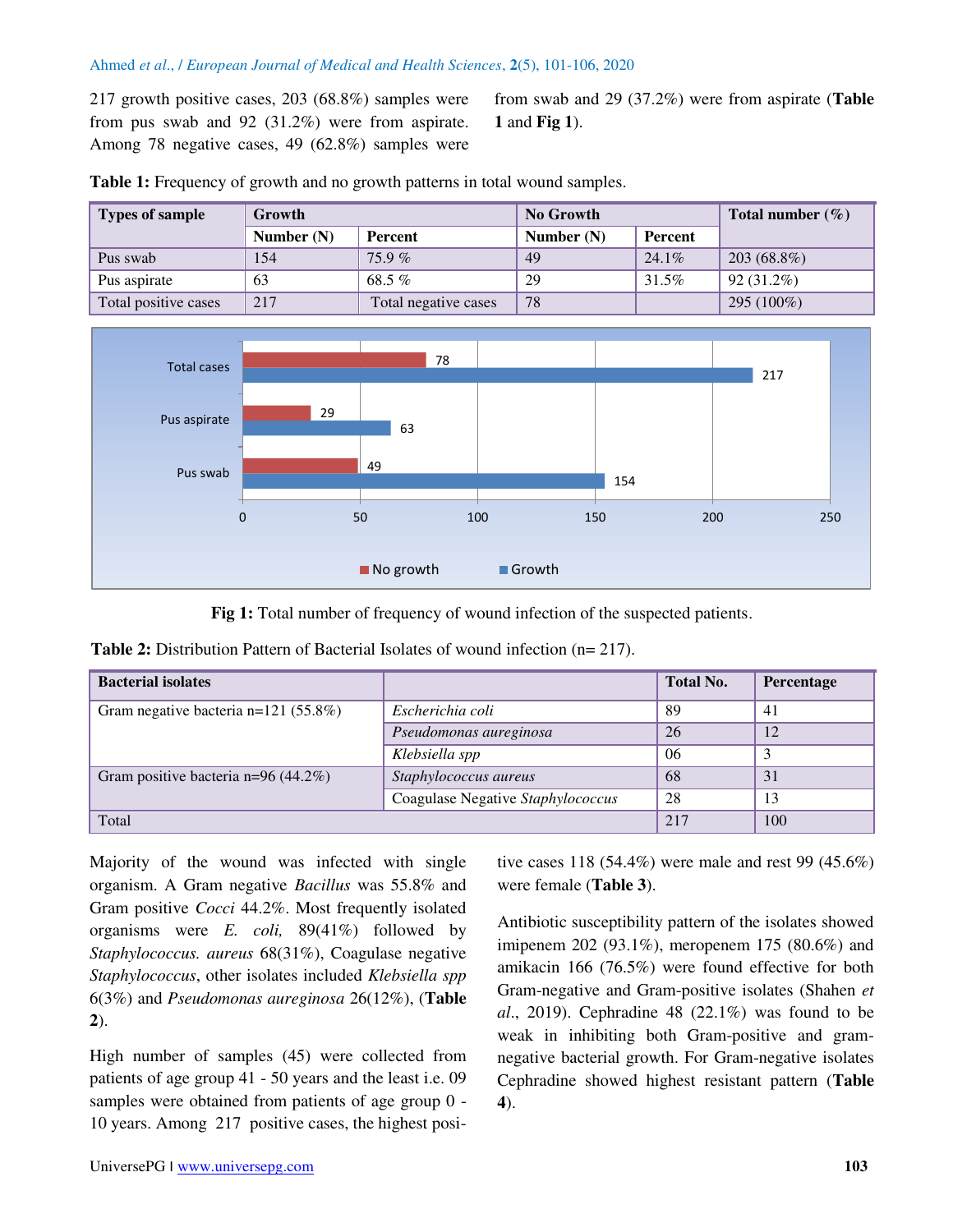#### Ahmed *et al*., / *European Journal of Medical and Health Sciences*, **2**(5), 101-106, 2020

| Age group  | <b>Male</b>  |         |              | Female  | <b>Total</b>   | Percentage % |  |
|------------|--------------|---------|--------------|---------|----------------|--------------|--|
| (in years) | No. of cases | $%$ age | No. of cases | $%$ age | (no. of cases) | $(n=217)$    |  |
| $0-10$     |              | 4.2     | 4            | 4.1     | 9              | 4.0          |  |
| $11-20$    | 8            | 6.8     | 11           | 11.1    | 19             | 8.7          |  |
| $21-30$    | 23           | 19.5    | 23           | 23.2    | 46             | 21.1         |  |
| $31-40$    | 19           | 16.1    | 22           | 22.2    | 41             | 19.0         |  |
| $41 - 50$  | 31           | 26.3    | 14           | 14.1    | 45             | 21.0         |  |
| 51-60      | 22           | 19.4    | 16           | 16.2    | 38             | 17.5         |  |
| $>60$      | 10           | 8.5     | 9            | 9.1     | 19             | 8.7          |  |
| Total      | 118          | 54.4    | 99           | 45.6    | 217            | 100          |  |

#### **Table 3:** Gender and age-wise distribution of wound infected patients (*n*=217).

**Table 4:** Antimicrobial sensitivity profile of bacterial isolates from the wound patients.

| <b>Antibiotics</b> | Bacterial isolates, Number (n) with percentage $(\%)$ |           |             |               |             |              |  |
|--------------------|-------------------------------------------------------|-----------|-------------|---------------|-------------|--------------|--|
|                    | E.coli                                                | S. aureus | <b>NoSA</b> | P. aureginosa | Klebsiella  | <b>Total</b> |  |
|                    | 89(41)                                                | 68 (31)   | 28(13)      | 26(12)        | spp $06(3)$ | 217(100)     |  |
| Amoxiclav          | 22(24.7)                                              | 40(58.8)  | 20(71.4)    | 04(15.3)      | 04(66.6)    | 90(41.5)     |  |
| Amikacin           | 60(67.4)                                              | 58 (85.2) | 24(85.7)    | 19(73)        | 05(83.3)    | 166(76.5)    |  |
| Azithromycin       | 18(20.2)                                              | 13(19.1)  | 07(25)      | 15(57.6)      | 03(83.3)    | 56(25.8)     |  |
| Ceftazidime        | 21(23.5)                                              | 17(25)    | 17(60.7)    | 19(73)        | 04(66.6)    | 78 (35.9)    |  |
| Ceftriaxone        | 21(23.5)                                              | 30(44.1)  | 20(71.4)    | 18 (69.2)     | 03(83.3)    | 92(42.4)     |  |
| Cefuroxin          | 15(16.8)                                              | 28(41.1)  | 20(71.4)    | 02(7.7)       | 02(33.3)    | 67(30.8)     |  |
| Cephradine         | 05(5.6)                                               | 23(33.8)  | 17(60.7)    | 02(7.7)       | 01(16.6)    | 48(22.1)     |  |
| Ciprofloxacin      | 17(19.1)                                              | 25(36.7)  | 13(46.4)    | 16(61.5)      | 04(66.6)    | 75(34.5)     |  |
| Gentamicin         | 36 (40.40)                                            | 40(58.8)  | 27(96.4)    | 14(53.8)      | 05(83.3)    | 122(56.2)    |  |
| Imipenem           | 79 (88.7)                                             | 65(95.5)  | 28 (100)    | 23 (88.4)     | 06(100)     | 202(93.1)    |  |
| Meropenem          | 68 (76.4)                                             | 56 (82.3) | 23(82.1)    | 23(88.4)      | 05(83.3)    | 175 (80.6)   |  |
| Levofloxacin       | 18(20.2)                                              | 31(45.5)  | 13(46.4)    | 16(61.5)      | 05(83.3)    | 83 (38.2)    |  |
| Nitrofurantoin     | 48 (53.9)                                             | 46(67.6)  | 23(82.1)    | 04(15.3)      | 02(33.3)    | 123(56.7)    |  |

## **DISCUSSION:**

Wound contamination has been a significant worry among medical services specialists not just regarding expanded injury to the patient yet additionally taking into account its weight on money related assets and the expanding necessity for savvy the board inside the medical care framework. To take care of the serious issue of medical care framework this investigation is completed to discover the bacteriological profile of wound contaminations and antimicrobial power lessness example of secludes. It was seen that the commonest age bunch influenced is 21-30 years which are connected with the examinations done by Malik *et al.,* 2011 and Afroz *et al* ., 2015. Regarding the sex distribution of the patients in the present study, males (54.4%) were affected more than females (45.6%). The possible reasons for this male preponderance can be related to socio-economic and cultural habits of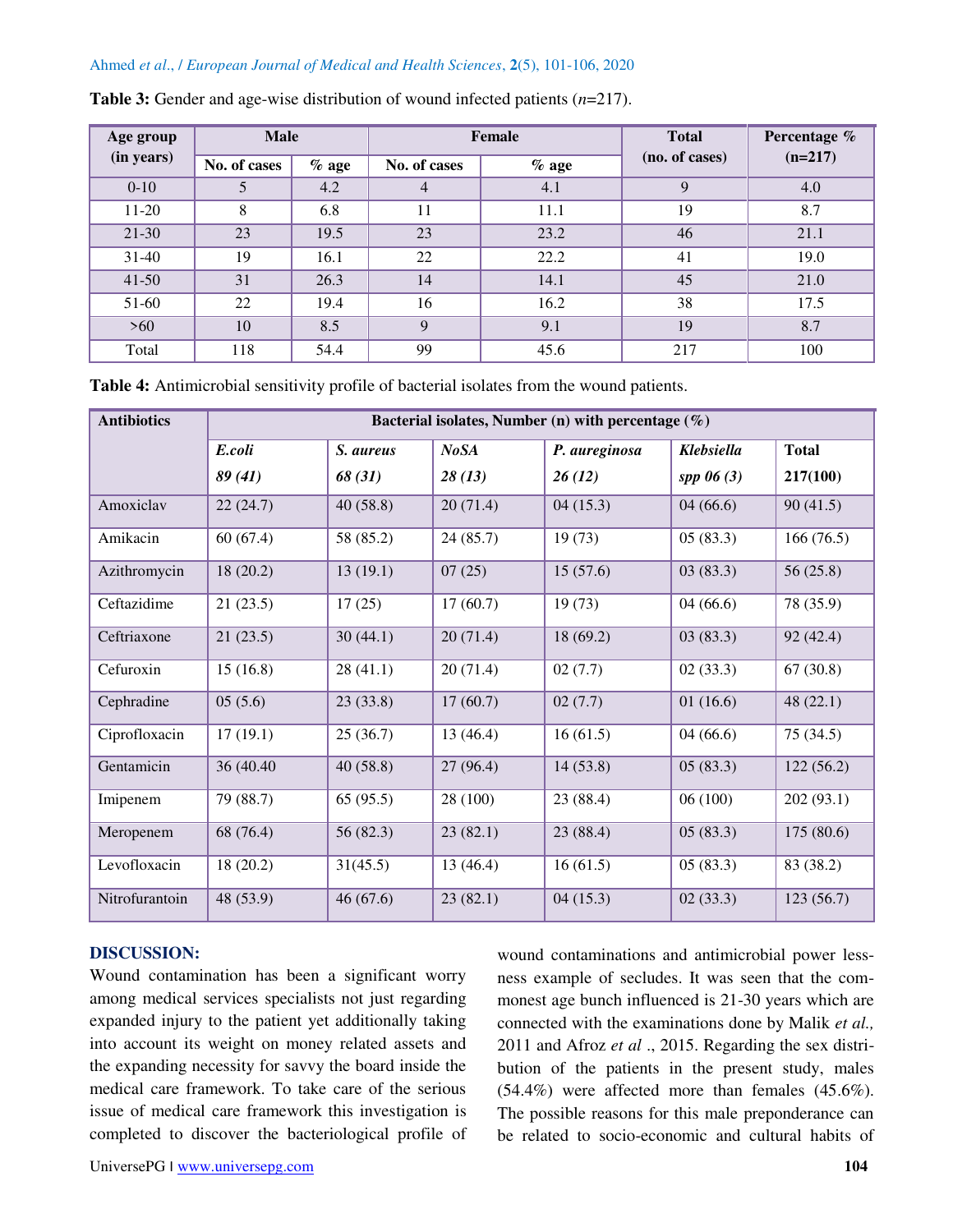earning the livelihood primarily by males and also to their adventurous nature and the greater desire to be active in comparison to their female counterparts (Kai-Yang et *al.,* 2008). This study was correlated with Ramesh *et al*. (2013) which showed males (60%) more affected than females, Sowmya *et al.* (2014) (66.6%) and Malik *et al.* (2011)(51.9%) also showed the predominance of males over females.

In this study on wound infection five different types of organisms were identified. Highest percentage of isolation was *Escherichia coli* (41%), followed by *Staphylococcus aureus* (31%), Coagulase Negative *Staphylococcus* (13%), *Pseudomonas aeruginosa*  (12%) and *Klebsiella pneumoniae* (3%). Similarly, *Escherichia coli* (55.9%) in highest percentage were detected in Dhaka, Bangladesh study on wound infection where four different types of organisms were identified (Atiyeh *et al.,* 2007). However, *Staphylococcus aureus* (27.5%) was found as the most common isolate followed by CoNS (8.5%), (Tapan *et al*., 2013). The antibiogram studies indicate the emergence of extensively drug resistant and pandrug resistant strains. The isolates were exhibited resistance to the commonly used antibiotics as well as new generation antibiotics. In our study, most of the isolated pathogens were found sensitive to costly antibiotics like Imipenem (93.1%), followed by Meropenem (80.6%), Amikacin (76.5%) and least effective cheap antibiotics were Ampicillin, Amoxi-cillin, Cefixim and Cefotaxime. Amikacin was also found highly sensitive to wound infection pathogens by Neelima *et al*. 2013. In contrast to our study, the incidence of resistant to Meropenem (83.78%), Imipenem (85.41%) and Amikacin (87.03%) were found by Abedin *et al.* (2020).

## **CONCLUSION:**

This experiment was completed to decide bacteriological and antimicrobial affectability profile of wound contaminations in a tertiary care hospital of Bangladesh. This study may update the physicians in the different antimicrobial choices accessible in the treatment of wound diseases, consequently assisting with diminishing morbidity and mortality in long haul; it might decrease the expense of treatment. In our investigation assortment of aerobic bacteria are

*coli* followed by *Staphylococcus aureus.* Imipenem was the most delicate medication among both Gram positive and Gram negative bacteria and later on Amikacin and Ceftazidime was least effective (Abedin *et al*., 2020). It tends to be concluded that more complete investi-gations are needed every once in a while to characterize the extent of issue and produce information for strategy choice on ideal mediation modalities.

isolated from wound with prevalence of *Escherichia* 

## **ACKNOWLEDGEMENT:**

We acknowledge the stuff of the Department of Laboratory Services, Khwaja Yunus Ali Medical College Hospital and Department of Microbiology, School of Biomedical Science, Khwaja Yunus Ali University, Sirajganj, Bangladesh.

## **CONFLICTS OF INTEREST:**

Authors declare that no competing interest exists to publish the present research work.

## **REFERENCE:**

1. Abedin MZ *et al.* (2020). Enumeration of the antimicrobial susceptibility patterns of differrent bacterial isolates from ENT patients with ear infections, *Eur. J. Med. Health Sci.*, **2**(4), 68-73.

<https://doi.org/10.34104/ejmhs.020.068073>

2. Abedin MZ, Aktar MB, Zaman MSU, Jarin L, Miah MAS, and Ahmed AA, *et al.* (2020). Predominance of nosocomial pathogens among patients with post-operative wound infections and evaluation of the anti-biotic susceptibility patterns in rural hospi-tals in Bangladesh. *Recent Adv Biol Med*.; **6**(4): 9800005.

<https://doi.org/10.18639/RABM.2020.9800005>

3. Afroz Z, Metri BC, Jyoti P. (2015). Bacteriological Profile and Antimicrobial Susceptibility Pattern of Skin and Soft Tissue Infections among Gram Negative Bacilli in a Tertiary Care Hospital of South India. *J. Pharm. Scie & Res*. **7**(7): 397-400.

[https://www.jpsr.pharmainfo.in/Documents/Vol](https://www.jpsr.pharmainfo.in/Documents/Volumes/vol7Issue07/jpsr07071502.pdf) [umes/vol7Issue07/jpsr07071502.pdf](https://www.jpsr.pharmainfo.in/Documents/Volumes/vol7Issue07/jpsr07071502.pdf)